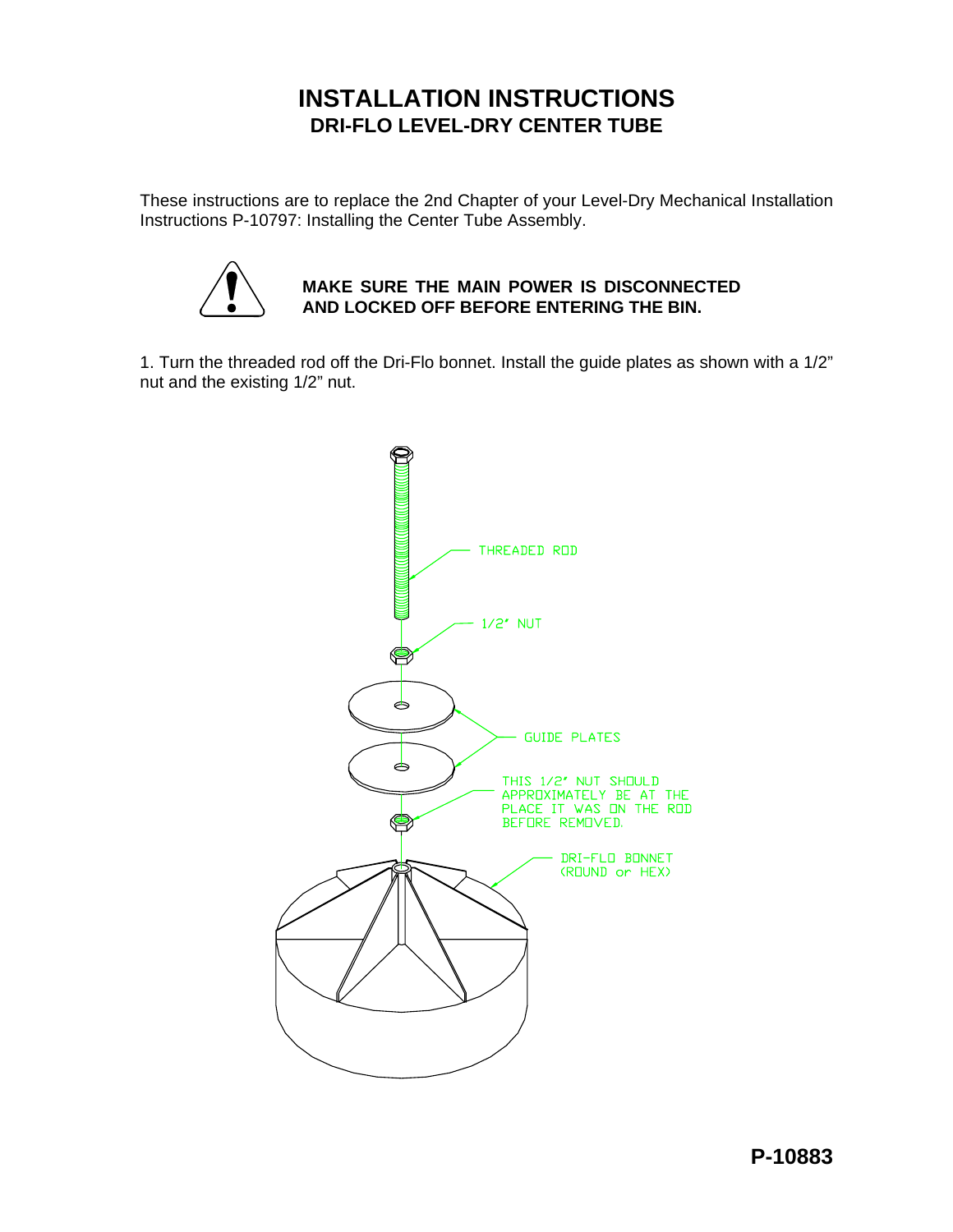2. Bolt cover plate and cable pulley mounting channel onto the bottom plate with hardware from the hardware sack 634G-002A. Do not have to tighten the bolts and nuts since cable pulleys will be mounted here later.

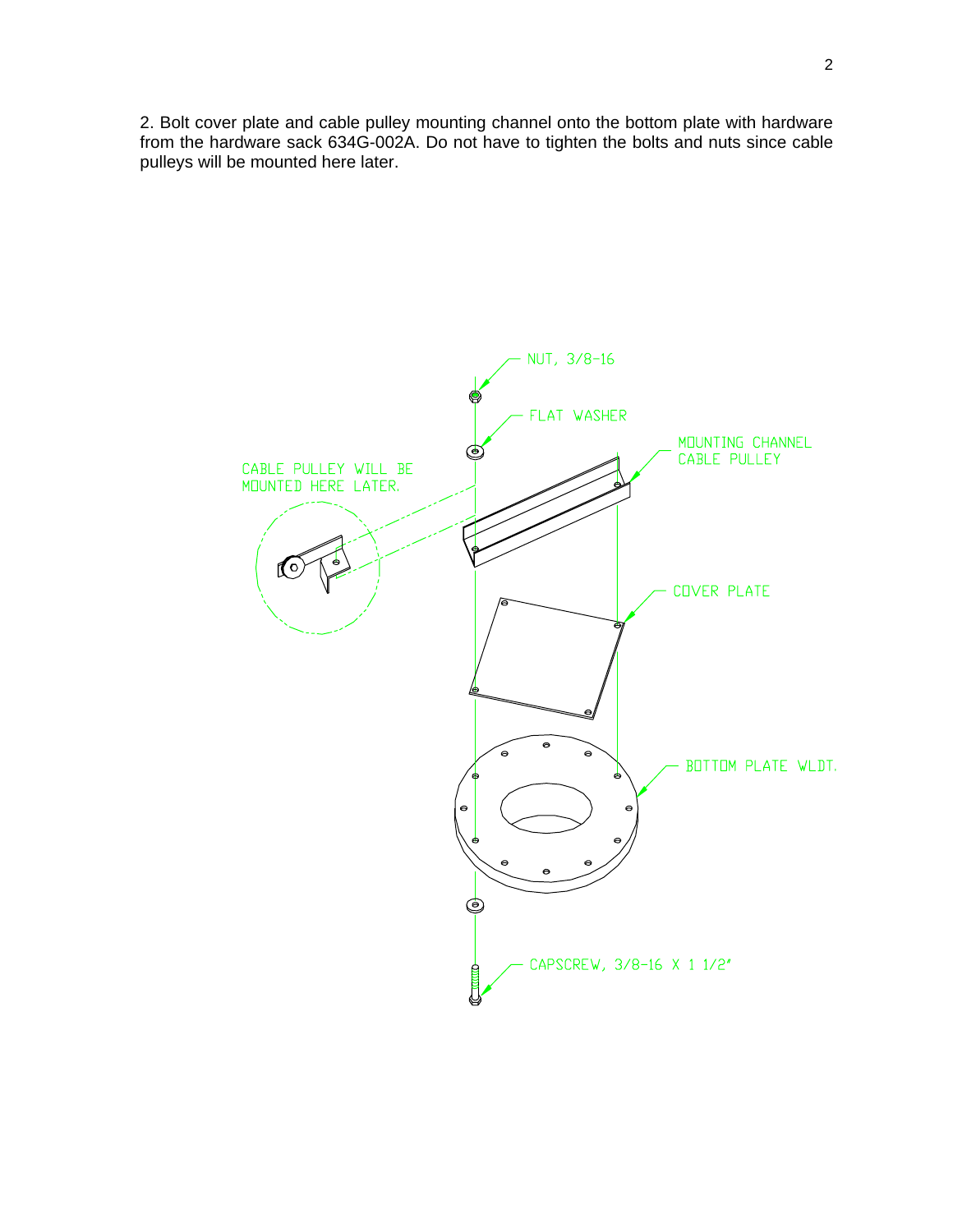3. Slide the bottom plate all the way onto one end of the 8" tube. Tighten with 3/8" bolts, flat washers and locknuts.

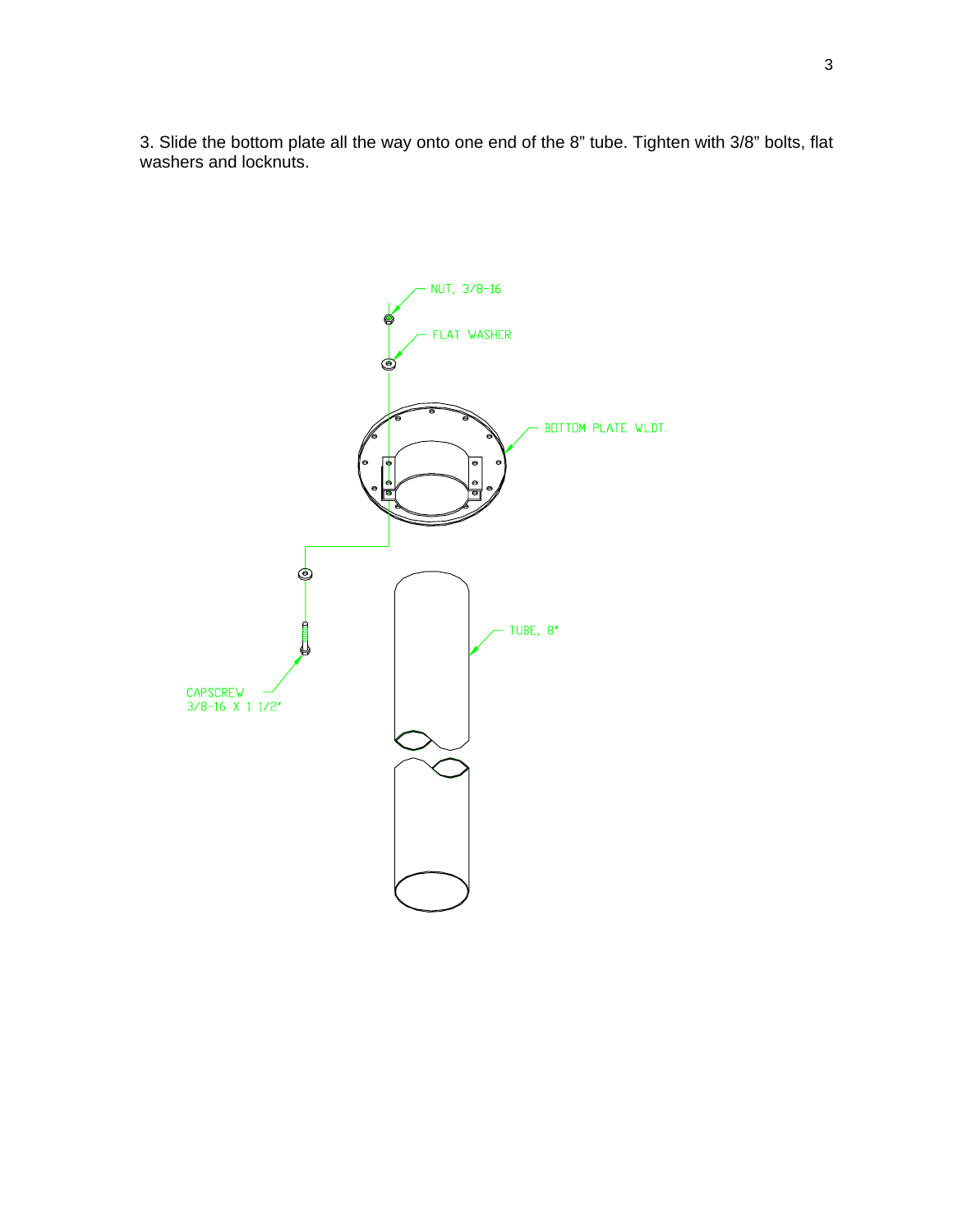4. Slide the Level-Dry Center Tube Assembly onto the 8" tube from the other end. Put the 8" sleeve onto the 8" tube about flush with the tube end and secure with bolts, washers and nuts. Mount the 2 half-bands onto the 8" tube next to the sleeve.

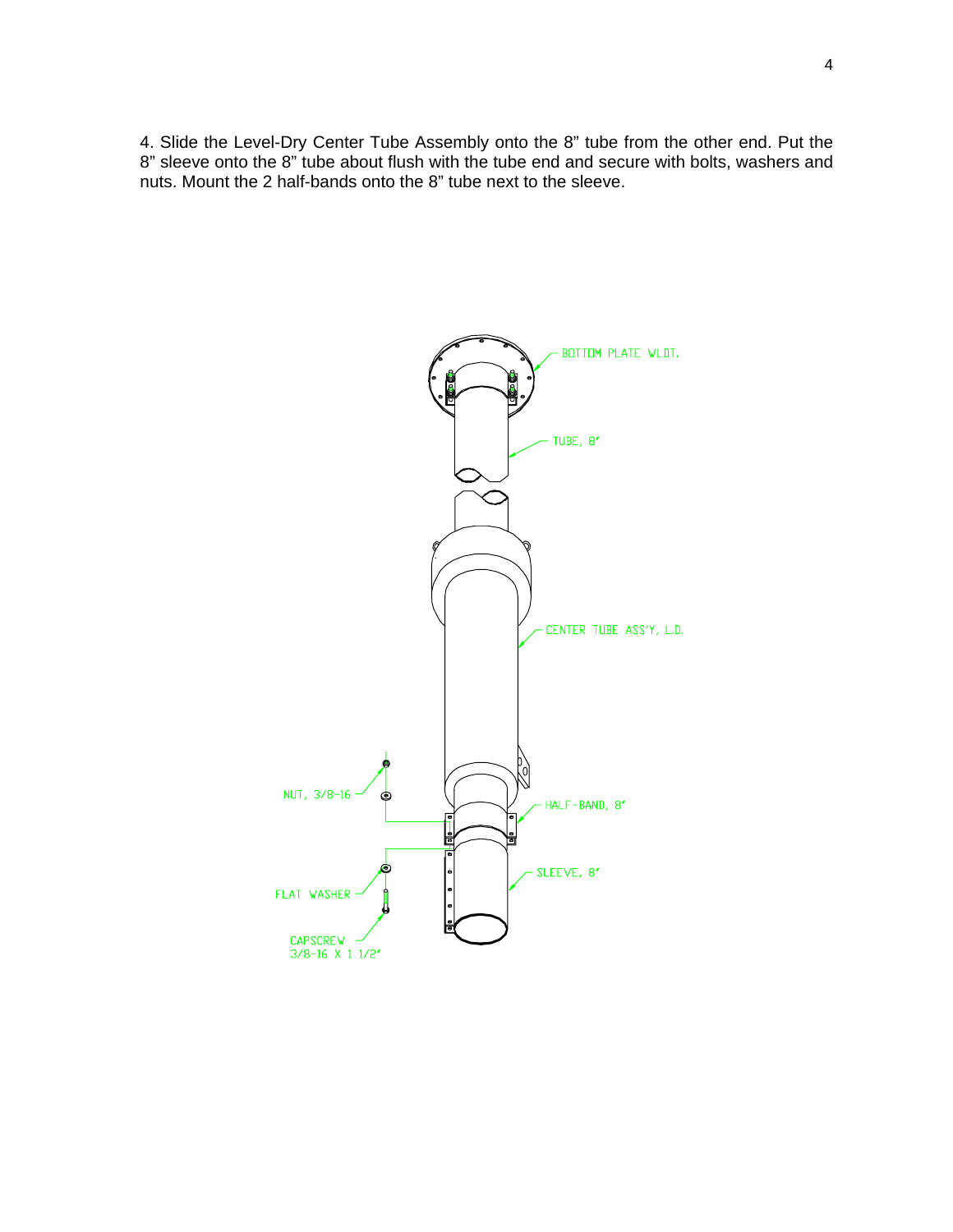5. Measure along the bin wall to the length of the 8" tube and fasten on a long chain with bin bolt from the hardware sack. Chains are for bins up to 30' diameter. Additional chains may be needed for larger bins. Place another long chain directly across the bin at the same height. Then space two more equidistant between these on each side of the bin.

6. Fasten the six short chains to the bottom plate weldment as shown.

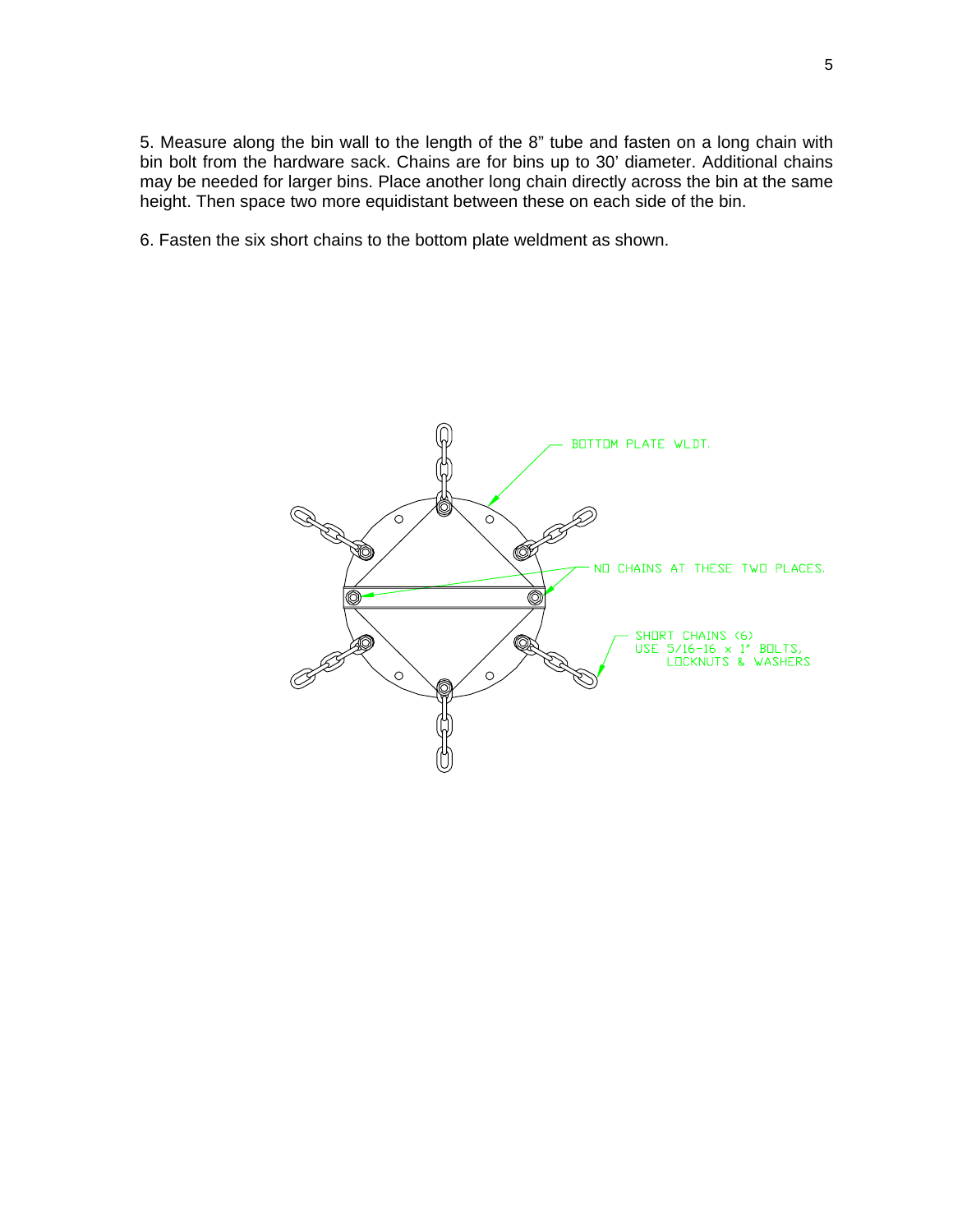7. Use Block & Tackle or Come-A-Long winch to elevate the top of the 8" tube. (The end with bottom plate mounted) Need to elevate it high enough to be able to lower the bottom end onto top of the bonnet. The guide plates go inside of the 8" tube.